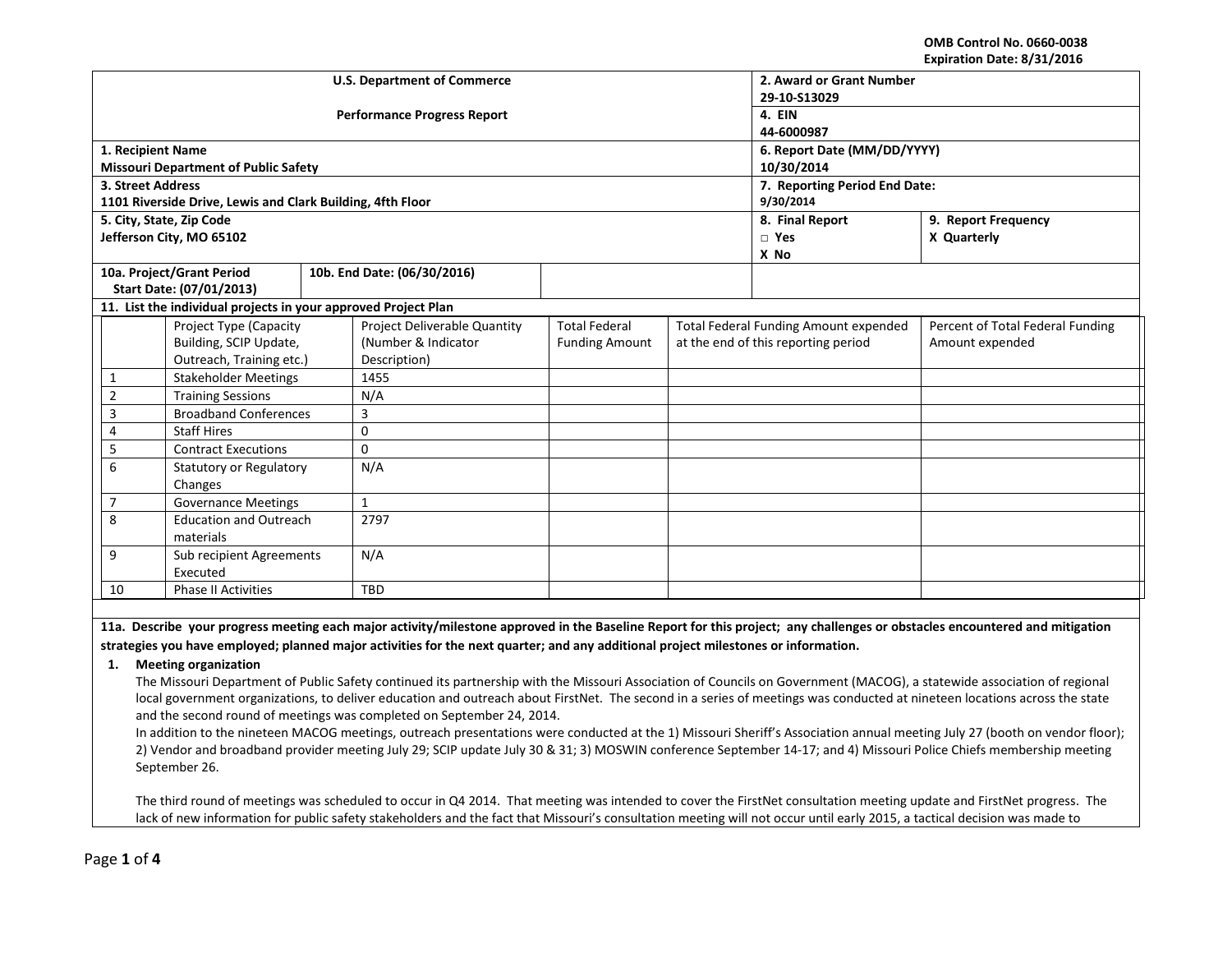suspend meetings until more information was available to share with the first responder community. The outreach meetings with MACOG will resume following the state's consultation meeting with FirstNet. We do not view the cancellations negatively, but a product of attempting to schedule so far into the future. Stakeholders were notified of the cancellation and the reason for it, so as not to have a meeting for the sake of staying on schedule and to not waste their time with no new information. The same group will be engaged in a conference call to solicit public comment on FirstNet and they will be invited to participate in SCIP update meetings being held in the coming quarters.

We hosted the SLIGP office staff for a site visit on September 4 to review our activities and files to date, and feedback was positive in nature. We also submitted Missouri's consultation packet to the FirstNet office on September 25 and have received acknowledgement of its receipt by FirstNet. A consultation date is pending. Mr. Jeremy Zollo, FirstNet was invited to the MOSWIN user conference and addressed the group as the luncheon keynote and we presented two, one hour blocks during the conference on FirstNet 101.

### **2. Attendees**

Attendees were once again primarily public safety stakeholders, with participation from utility companies, broadband providers, vendors, and local government officials. Attendance had dropped off by an estimated 30% in many meeting areas and remained constant in other areas. Attendance appeared to be consistent in those areas that are currently using broadband, and the decline seemed to be in those areas that are not and do not anticipate using it.

## **3. Meeting content / attendee feedback**

Meeting 2 focused on engaging first responder agencies and assessing their mobile data usage through the use of the OEC Mobile Data Survey Tool (MDST). The attendees were instructed on how to access the survey online, how to complete and submit the survey for their agency, and provided a listing of the public safety agencies in their area with and asked to reach out to those agencies who could not attend and encourage their participation in the survey. The attendees who were willing to make those contacts became our representatives in the field who could assist agencies with completing the survey and served as a local subject matter expert on the MDST. This round of meetings was deemed to be successful based on our survey responses, which as of October 21, 2014, was 147 agencies.

### **Planned Major Events for the Upcoming Quarter**

- **SIEC meeting October 7 (identify entities for broadband subcommittee)**
- **Hosting webinar on October 21 with our contractor, Mission Critical Partners (MCP), who will present relevant topics for public comment from first responder community; collate those comments and feedback to incorporate into an Executive Summary; and submit comments "to proposed interpretations of parts of the middle class tax relief and job creation act of 2012" on Missouri's behalf, prior to close of comment period**
- **SIEC meeting December 9**
- **SCIP revision meetings (2 – KC and STL) in UASI's early December, meetings (9 - RHSOC areas) in remainder of state in January 2015**

**11b. If the project team anticipates requesting any changes to the approved Baseline Report in the next quarter, describe those below. Note that any substantive changes to the Baseline Report must be approved by the Department of Commerce before implementation.** 

A budget modification and updated baseline was approved on September 29, 2014.

## **11c. Provide any other information that would be useful to NTIA as it assesses this project's progress.**

Most of our work this quarter focused on conducting our second round of education and outreach meetings.

## **11d. Describe any success stories or best practices you have identified. Please be as specific as possible.**

Our internal SharePoint site for SLIGP keeps accurate and thorough records of activities. The SharePoint shares documents and forms associated with the program. We are also using SharePoint to coordinate a master project calendar to plan and prepare for upcoming meetings and to track documentation associated with each.

**12. Personnel**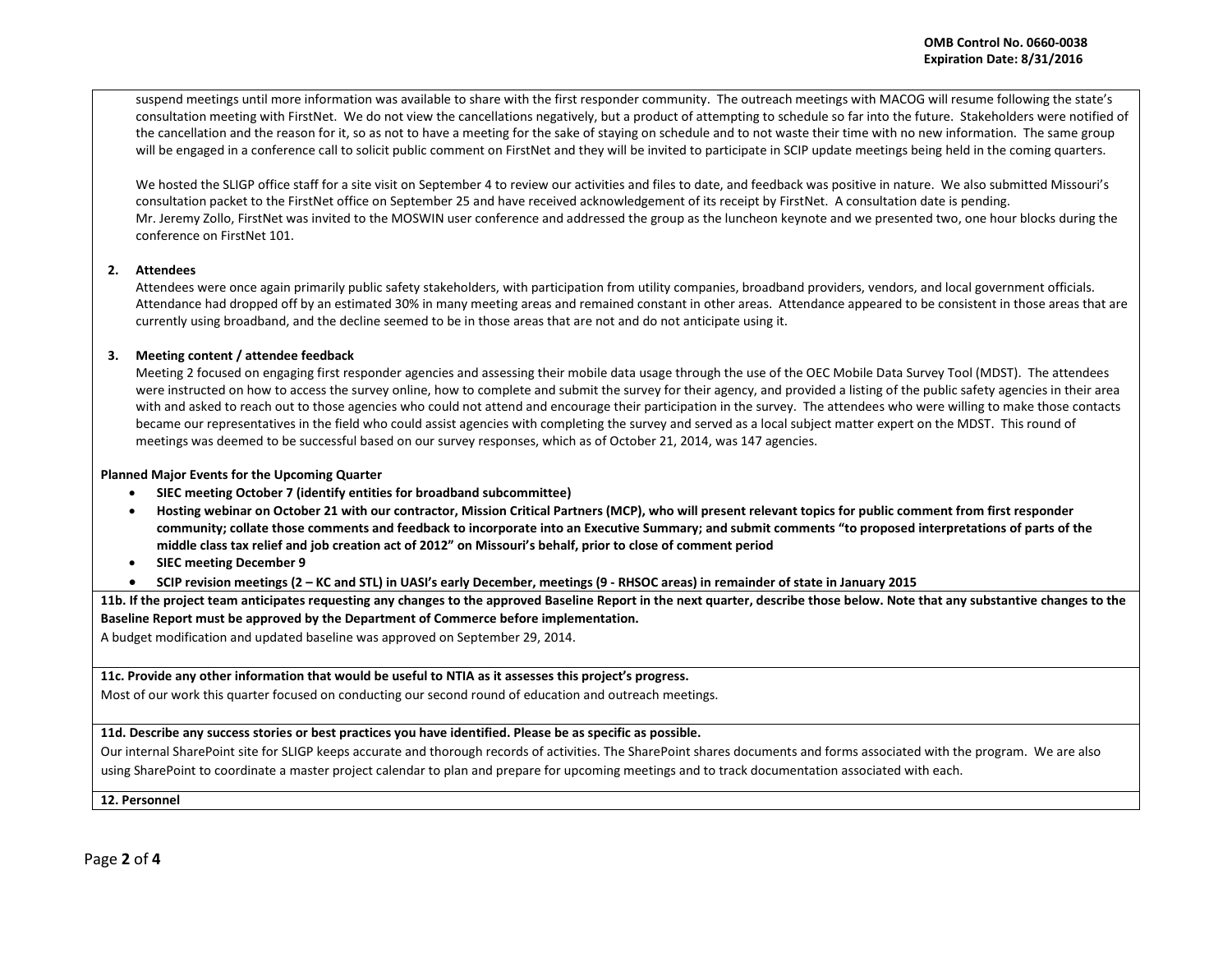**12a. If the project is not fully staffed, describe how any lack of staffing may impact the project's time line and when the project will be fully staffed.**

The project is fully staffed.

# **12b. Staffing Table**

|                                  | <b>Job Title</b>                                                                                                                      | FTE <sub>%</sub>         |                            | <b>Project(s) Assigned</b>                                                             |                                  |                 |                                                |                                                 | Change                           |  |  |
|----------------------------------|---------------------------------------------------------------------------------------------------------------------------------------|--------------------------|----------------------------|----------------------------------------------------------------------------------------|----------------------------------|-----------------|------------------------------------------------|-------------------------------------------------|----------------------------------|--|--|
| Director/SWIC                    |                                                                                                                                       | 0.5                      |                            | Provide oversight and coordination for the SLIGP project                               |                                  |                 |                                                |                                                 | Continue Work on<br><b>SLIGP</b> |  |  |
| <b>Assistant Director</b>        |                                                                                                                                       | 0.5                      |                            | Provide technical support and oversight to the SLIGP project                           | Continue Work on<br><b>SLIGP</b> |                 |                                                |                                                 |                                  |  |  |
| Project Manager                  |                                                                                                                                       | 1.0                      |                            | Responsible for accomplishing objectives by planning and evaluating project activities | Continue Work on<br><b>SLIGP</b> |                 |                                                |                                                 |                                  |  |  |
| <b>Assistant Project Manager</b> |                                                                                                                                       | 1.0                      |                            | Coordinate project activities to ensure cost, schedule, and quality standards are met  | Continue Work on<br><b>SLIGP</b> |                 |                                                |                                                 |                                  |  |  |
| <b>Project Specialist</b>        |                                                                                                                                       | 1.0                      |                            | Provide project management support to deliver projects within budget and deadlines     | Continue Work on<br><b>SLIGP</b> |                 |                                                |                                                 |                                  |  |  |
| Project Specialist (Assistant)   |                                                                                                                                       | 1.0                      |                            | Provide project management support to deliver projects within budget and deadlines     | Continue Work on<br><b>SLIGP</b> |                 |                                                |                                                 |                                  |  |  |
|                                  | Education/Outreach Coordinator                                                                                                        | 1.0                      |                            | Responsible for coordination and implementation of public safety broadband program     | Continue Work on<br><b>SLIGP</b> |                 |                                                |                                                 |                                  |  |  |
| <b>Grant Specialist</b>          |                                                                                                                                       | 1.0                      |                            | Administers the grant life cycle process and coordinates implementation with the SWIC  | Continue Work on<br><b>SLIGP</b> |                 |                                                |                                                 |                                  |  |  |
| Part-time Attorney               |                                                                                                                                       | 0.25                     |                            | Responsible for negotiating, writing, and executing agreements and contracts           | Continue Work on<br><b>SLIGP</b> |                 |                                                |                                                 |                                  |  |  |
| Part-time Office Support         |                                                                                                                                       | 0.5                      |                            | Administrative support for the public safety broadband initiative                      | Continue Work on<br><b>SLIGP</b> |                 |                                                |                                                 |                                  |  |  |
| Add Row<br>Remove Row            |                                                                                                                                       |                          |                            |                                                                                        |                                  |                 |                                                |                                                 |                                  |  |  |
|                                  | 13. Subcontracts (Vendors and/or Subrecipients)                                                                                       |                          |                            |                                                                                        |                                  |                 |                                                |                                                 |                                  |  |  |
|                                  | 13a. Subcontracts Table - Include all subcontractors. The totals from this table must equal the "Subcontracts Total" in Question 14f. |                          |                            |                                                                                        |                                  |                 |                                                |                                                 |                                  |  |  |
| Name                             | Subcontract Purpose                                                                                                                   | Type<br>(Vendor/Subrec.) | RFP/RFQ<br>Issued<br>(Y/N) | Contract<br>Executed<br>(Y/N)                                                          | Start<br>Date                    | <b>End Date</b> | <b>Total Federal</b><br><b>Funds Allocated</b> | <b>Total Matching</b><br><b>Funds Allocated</b> | Project and % Assigned           |  |  |
| <b>MACOG</b>                     | Regional Stakeholder<br><b>Meetings</b>                                                                                               | Contract                 | Y                          | Y                                                                                      | 1/1/14                           | 6/30/15         | \$285,000                                      | \$0                                             |                                  |  |  |
| <b>TBD</b>                       | Phase II Support                                                                                                                      | Contract                 | N                          | N                                                                                      | TBD                              | <b>TBD</b>      | \$537,042                                      | \$120,796                                       |                                  |  |  |

Page **3** of **4**